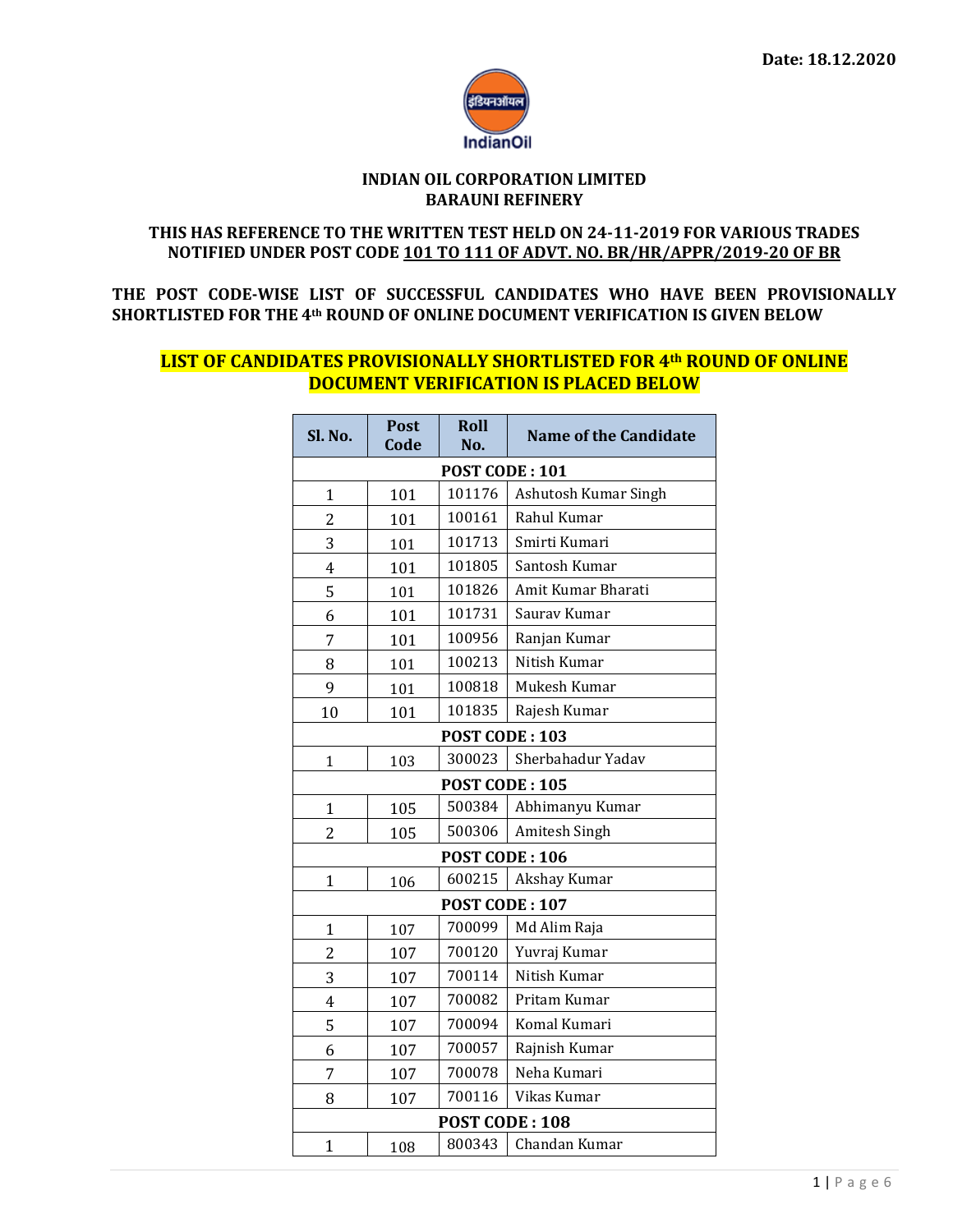| POST CODE: 109        |     |        |                   |  |  |  |
|-----------------------|-----|--------|-------------------|--|--|--|
| 1                     | 109 | 900046 | Shubham Kumar     |  |  |  |
| <b>POST CODE: 110</b> |     |        |                   |  |  |  |
| 1                     | 110 | 110113 | Sudhir Kumar      |  |  |  |
| 2                     | 110 | 110671 | Vishal Kumar Raja |  |  |  |
| 3                     | 110 | 110256 | Sunny             |  |  |  |
| <b>POST CODE: 111</b> |     |        |                   |  |  |  |
|                       | 111 | 111026 | Md. Altaf         |  |  |  |

# **INSTRUCTIONS TO THE CANDIDATES**

In view of the prevailing COVID-19 pandemic situation, the document verification shall be conducted online. Shortlisted candidates are advised to send the self-attested scanned copies of their original documents through e-mail at **brrecttcell@indianoil.in on or before 28.12.2020**

# **A. LIST OF SCANNED COPIES OF THE DOCUMENTS TO BE SENT UNDER SELF ATTESTATION:**

# 1. **Copy of the Admit Card & Photograph (coloured in jpeg format)**.

### **Proof of Date of Birth:**

2. Certificate issued by a Board of Secondary Education for passing Matriculation Examination shall be the only acceptable document in support of proof of age. No other document will be accepted for verification of date of birth.

### **Qualification Documents:**

- 3. Xth Pass & XIIth Pass Certificate and Mark Sheet issued by the respective Board/University
- 4. Final/Provisional Class XII /B Sc (PCM) /B Sc/ BA, B Com degree certificate / Final/ Provisional Diploma Certificate (indicating year of passing).
- 5. In case the date of declaration of result is not mentioned in the marksheet, the candidate shall be required to submit a certificate mentioning the date of publication of result from the Principal of the School/Poly-Technic/College/Institute/University from where the candidate pursued his / her class  $12<sup>th</sup>$  / ITI (Fitter) / Graduation/Diploma Course, for document verification.
- 6. All the Mark Sheet (Semesters/Year wise) of Diploma/Degree issued by the respective Board/University.
- 7. Copy of documents related to higher qualification being pursued

# **Caste / PwBD Certificate**

- 8. **Caste Certificate for SC/ST candidates** in the prescribed format (in Performa prescribed by Central Govt. & issued by Competent Authority)
- 9. **For OBC candidates** latest caste certificate in the format prescribed by Govt. of India which would, among other specifically mention that the candidate does not belong to the sections (Creamy layer) as mentioned in column 3 of the schedule to the department of personnel and training, Govt. Of India OM No. 36012/22/93-Estt.(SCT) dated 08.09.1993 and OM No. 36033/2/2013-Estt.(res) dated 30.09.2017.
- 10. **EWS Certificate** (wherever applicable) candidates belonging to EWS category shall be required to submit an Income & Asset Certificate issued by Competent Authority prescribed under point No. 5 of the Department of personnel & Training's O.M No. 36036/1/2019-Estt (Res) dated 31.01.2019.
- 11. **For PwBD candidates**, disability certificate issued by competent authority as per the rights of persons with disabilities rules, 2017

#### **Others**

- 12. For candidates shortlisted for Post Code 111: Skill Certificate in 'Domestic Data Entry Operator'- Skill certificate for training of less than 1 year issued by an awarding body recognized under National Skill Qualifications Framework or any other authority recognized by the Central Govt. in this regard**.**
- 13. Conversion Certificate from CGPA/OGPA/Letter Grade to percentage of Marks, if applicable from concerned university/institutes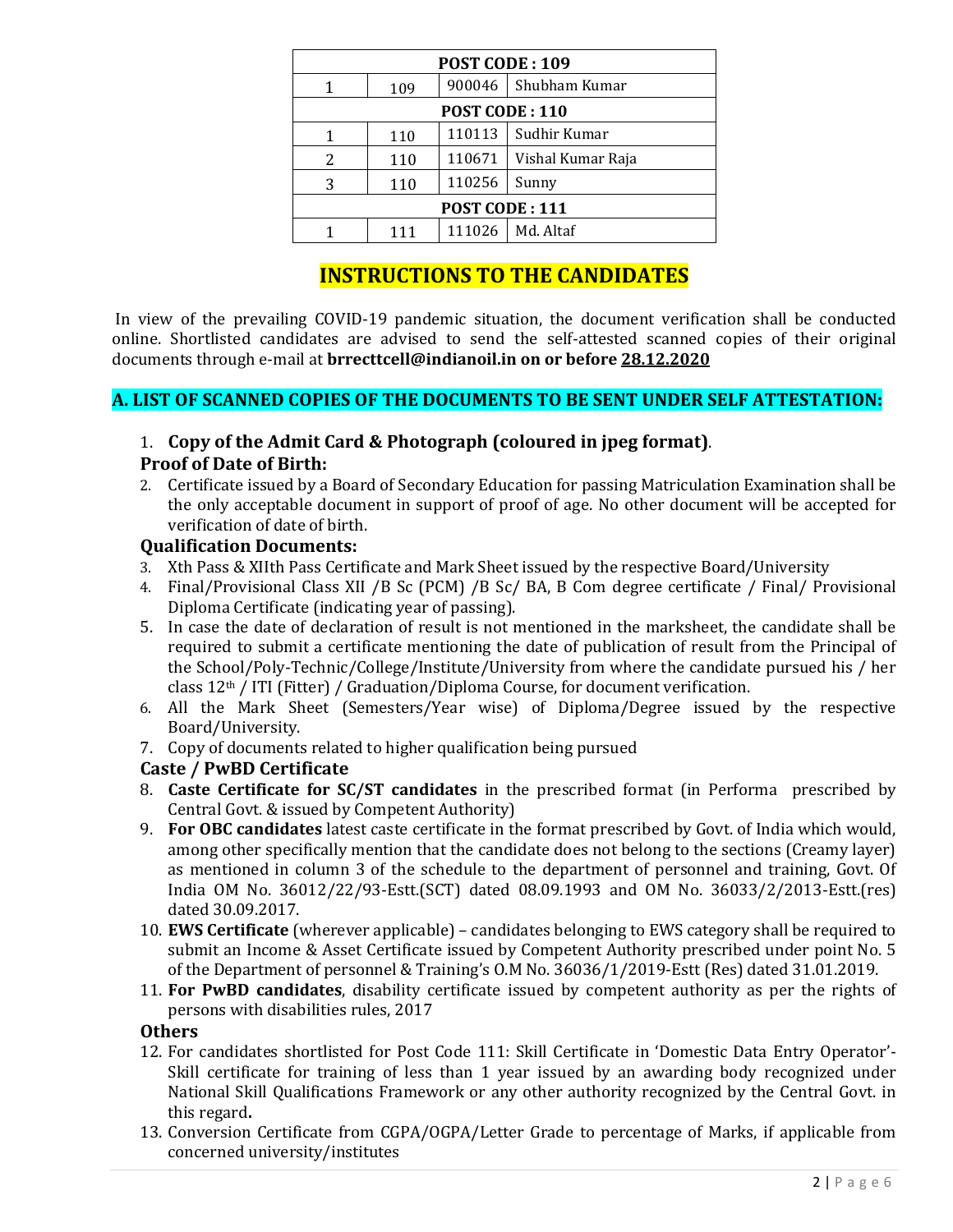- 14. Copy of Photo Identity Proof ( Driving License/ Voter Id/ PAN Card/ Passport/Aadhar Card etc)
- 15. Any other relevant documents in support of qualifications, experience, category, medical, age etc. as mentioned in our Advertisement No. **BR/HR/APPR/2019-20**
- **16. Duly filled-in and signed scanned copy of Annexure-A enclosed herewith**

#### **B. GENERAL INSTRUCTIONS**

- Provisional short-listing of the candidates for the document verification process does not confer any right to the candidate for engagement as apprentice at Barauni Refinery
- In case of non-submission of the documents as specified above, the candidature is liable for cancellation and candidate may not be considered for next stage of Pre-Engagement Medical Examination.
- Please ensure that the scanned copies of the documents are clearly legible and easy to read.
- The candidate must undertake that the self attested scanned copies of the documents as mentioned above being submitted are true and authentic to the best of his/her knowledge and in case of any discrepancies/mismatch of these document with the original documents, which are to be produced in the subsequent stages of engagement process, the same shall lead to cancellation of his/her candidature. Also, in such cases, the candidate shall not be eligible for any re-imbursement for Pre-Engagement Medical Examination, if undertaken.
- The candidate must ensure that he or she meets all the prescribed criteria as per **Advt No. BR/HR/APPR/2019-20** of Barauni Refinery. Candidate shall not be in possession of higher professional qualifications such as BE/B Tech or equivalent, MBA, CA, LLB, MCA etc or any such equivalent qualification.
- In case of any suppression/fabrication of any fact/document, the same shall render the candidate ineligible for selection/engagement process (as applicable)
- No further claim in this regard shall be entertained in case of having being found not meeting the criteria as laid down in out the **Advt No. BR/HR/APPR/2019-20**

#### **Note:**

- Submission of the complete set of requisitioned documents under Self-Attestation is a MUST which further certifies that the candidate is submitting all genuine and authentic photocopies re-produced from the Original documents in his/ her possession.
- Upon documents being found prima-facie in order, candidates shortlisted for further selection process i.e Pre-Engagement Medical Examination shall be advised to report to BR Hospital along with their PEME Report, done in any hospital nominated by IOCL /Govt. Hospital. Candidates shall be reimbursed an amount limited to Rs.3000/- subject to production of receipts as per rules. However, re-imbursement of expenses towards Pre-Engagement Medical Examination shall be subject to verification of online submitted document with original document and found to be in order as mentioned above under "General Instructions".
- Separate detailed guideline shall be issued to the candidates shortlisted for next stage i.e Pre-Engagement Medical Examination.

**--HR Recruitment Cell Barauni Refinery**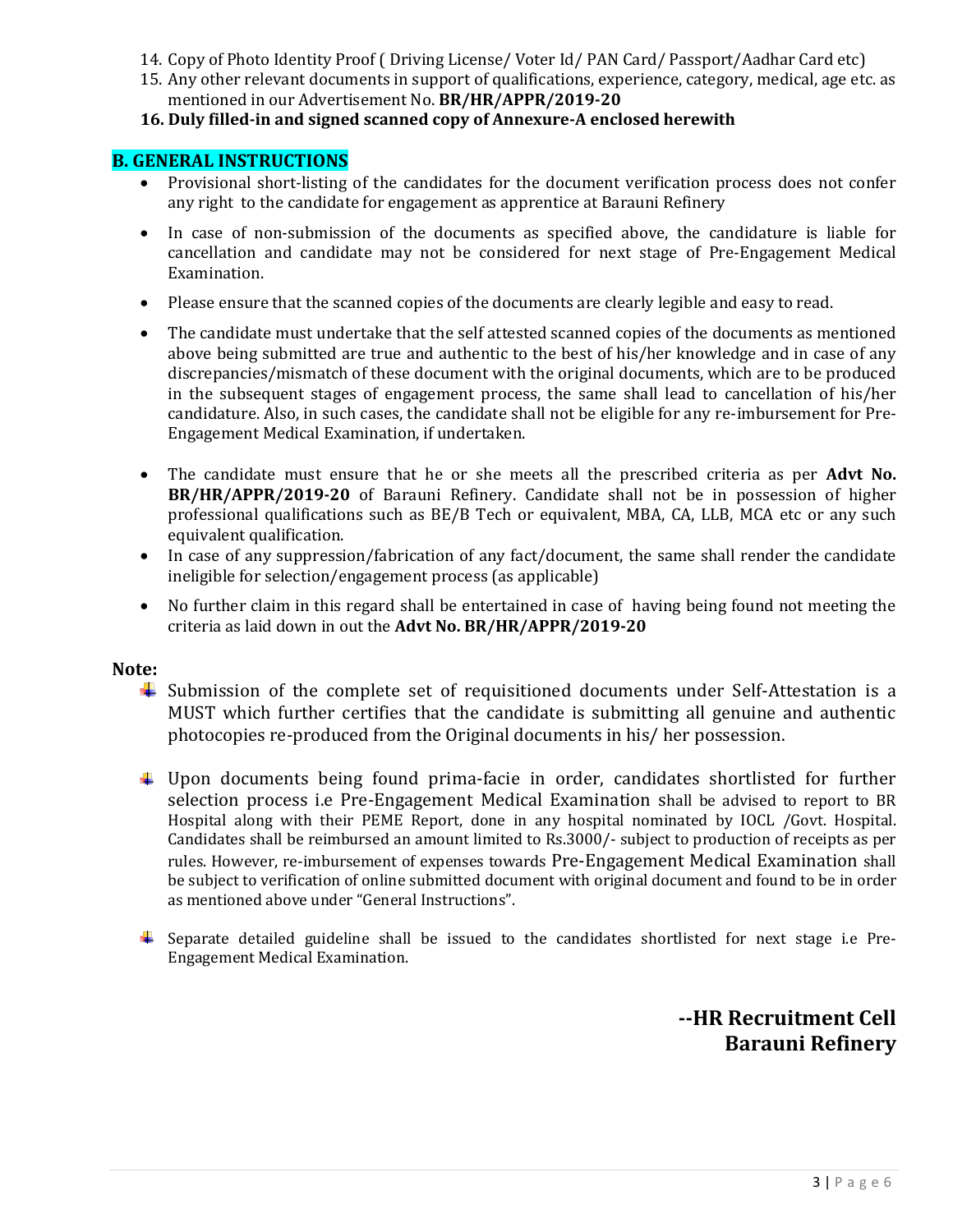# **Annexure 'A'**

|                                                                                                                                                             | ADVT NO: BR/HR/APPR/2019-20                                                |                  |                |              |  |
|-------------------------------------------------------------------------------------------------------------------------------------------------------------|----------------------------------------------------------------------------|------------------|----------------|--------------|--|
| <b>CHECKLIST &amp; UNDERTAKING FOR ONLINE DOCUMENT SUBMISSION THROUGH EMAIL FOR</b><br><b>ENGAGEMENT FOR APPRENTICES AT BARAUNI REFINERY (Annexure 'A')</b> |                                                                            |                  |                |              |  |
| Sl.                                                                                                                                                         | <b>DOCUMENT TYPE(Scanned Copies)</b>                                       | <b>DOCUMENT</b>  |                | NO:          |  |
|                                                                                                                                                             |                                                                            | <b>SUBMITTED</b> |                | <b>OF</b>    |  |
|                                                                                                                                                             |                                                                            | <b>ONLINE</b>    |                | <b>PAGES</b> |  |
|                                                                                                                                                             |                                                                            | Tick 'Yes' or    |                |              |  |
|                                                                                                                                                             |                                                                            | 'No'             |                |              |  |
|                                                                                                                                                             |                                                                            | Yes              | <b>No</b>      |              |  |
| 1.0                                                                                                                                                         | Admit Card & Photograph (colour scan)                                      |                  |                |              |  |
|                                                                                                                                                             | <b>Proof of Date of Birth:</b> (Certificate issued by a Board of Secondary |                  |                |              |  |
| 2.0                                                                                                                                                         | Education for passing Matriculation shall be the only acceptable           | Yes              | No             |              |  |
|                                                                                                                                                             | document in support of proof of age.)                                      |                  |                |              |  |
| 3.0                                                                                                                                                         | <b>Qualification Documents</b>                                             |                  |                |              |  |
| 3.1                                                                                                                                                         | X th Pass & XII th Pass Certificate and Mark Sheet issued by the           | Yes              | N <sub>0</sub> |              |  |
|                                                                                                                                                             | respective Board/University                                                |                  |                |              |  |
|                                                                                                                                                             | Final/Provisional Class XII /B Sc (PCM) /B Sc/ BA, B Com degree            |                  |                |              |  |
| 3.2                                                                                                                                                         | certificate / Final/ Provisional Diploma Certificate (indicating year      | Yes              | <b>No</b>      |              |  |
|                                                                                                                                                             | of passing).                                                               |                  |                |              |  |
|                                                                                                                                                             | All the Mark Sheet (Semesters/Year wise) of Diploma/Degree                 | Yes              | No             |              |  |
| 3.3                                                                                                                                                         | issued by the respective Board/University.                                 |                  |                |              |  |
|                                                                                                                                                             | Copy of documents related to higher qualification being pursued, if        | Yes              | No             |              |  |
| 3.4                                                                                                                                                         | any                                                                        |                  |                |              |  |
| 4.0                                                                                                                                                         | <b>Caste / PwBD Certificate</b>                                            |                  |                |              |  |
|                                                                                                                                                             | Caste Certificate for SC/ST candidates in the prescribed format            |                  |                |              |  |
| 4.1                                                                                                                                                         | (in Performa prescribed by Central Govt. & issued by Competent             | Yes              | N <sub>0</sub> |              |  |
|                                                                                                                                                             | Authority)                                                                 |                  |                |              |  |
|                                                                                                                                                             | For OBC candidates latest caste certificate in the format                  |                  |                |              |  |
|                                                                                                                                                             | prescribed by Govt. of India which would, among other specifically         |                  |                |              |  |
|                                                                                                                                                             | mention that the candidate does not belong to the sections                 |                  |                |              |  |
| 4.2                                                                                                                                                         | (Creamy layer) as mentioned in column 3 of the schedule to the             | Yes              | No             |              |  |
|                                                                                                                                                             | department of personnel and training, Govt. Of India OM No.                |                  |                |              |  |
|                                                                                                                                                             | 36012/22/93-Estt.(SCT) dated 08.09.1993 and OM No.                         |                  |                |              |  |
|                                                                                                                                                             | 36033/2/2013-Estt.(res) dated 30.09.2017                                   |                  |                |              |  |
| 4.3                                                                                                                                                         | <b>EWS</b> Certificate (wherever applicable)                               | Yes              | No             |              |  |
|                                                                                                                                                             |                                                                            |                  |                |              |  |
| 4.4                                                                                                                                                         | For PwBD candidates, disability certificate issued by competent            | Yes              | No             |              |  |
|                                                                                                                                                             | authority as per the rights of persons with disabilities rules, 2017       |                  |                |              |  |
|                                                                                                                                                             |                                                                            |                  |                |              |  |
|                                                                                                                                                             |                                                                            |                  |                |              |  |
|                                                                                                                                                             |                                                                            |                  |                |              |  |
|                                                                                                                                                             |                                                                            |                  |                |              |  |
|                                                                                                                                                             |                                                                            |                  |                |              |  |
| <b>Signature of candidate:</b>                                                                                                                              |                                                                            |                  |                |              |  |
|                                                                                                                                                             |                                                                            |                  |                |              |  |
|                                                                                                                                                             |                                                                            |                  |                |              |  |
| Date:                                                                                                                                                       |                                                                            |                  |                |              |  |
| <b>Continued to Page-2</b>                                                                                                                                  |                                                                            |                  |                |              |  |
|                                                                                                                                                             |                                                                            |                  |                |              |  |